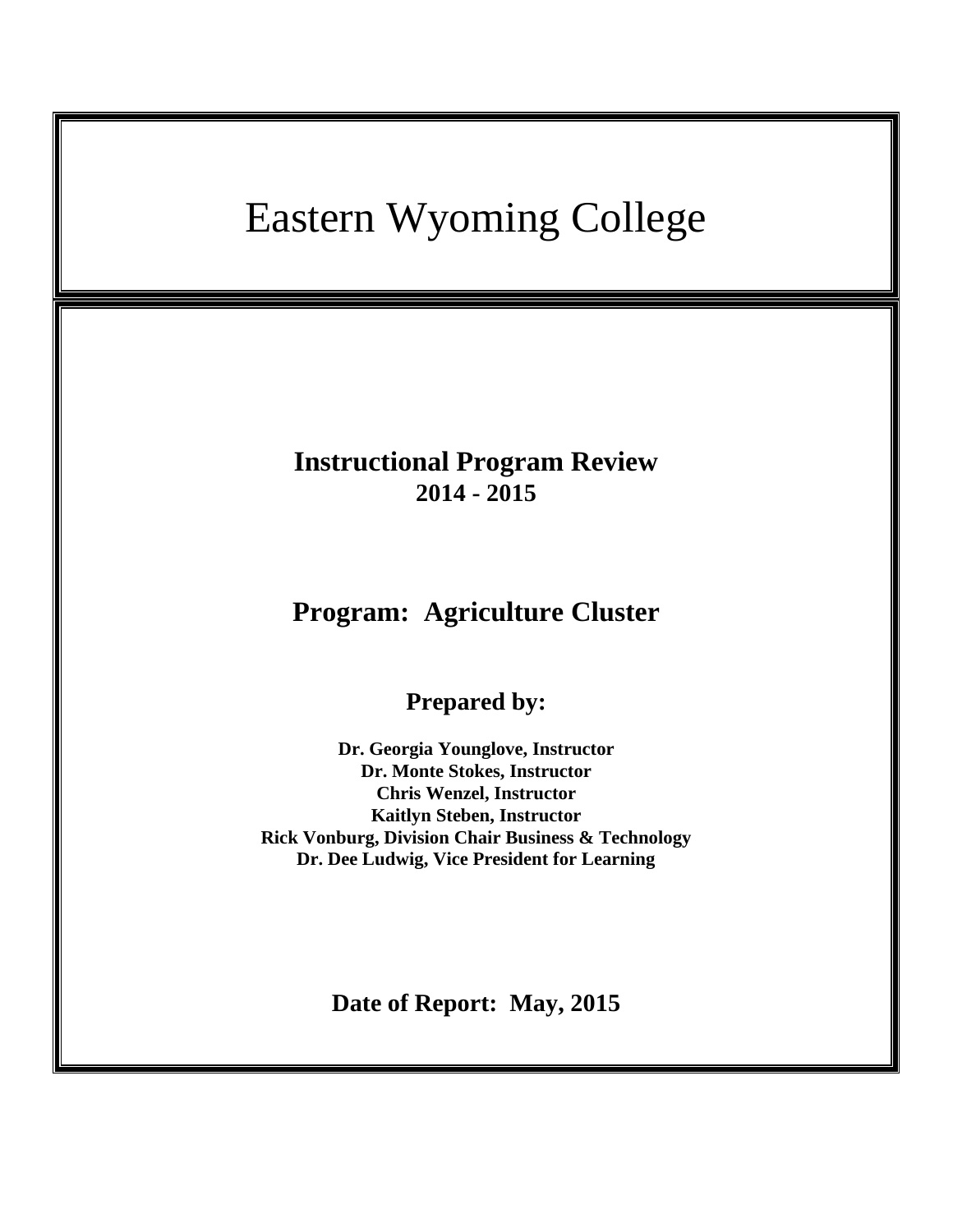# **EASTERN WYOMING COLLEGE Instructional Program Review**

**Program Name**: Agriculture Cluster

#### **Part I: Statistical Data from the past three years:**

|                                                              | 2011-2012                                     | 2012-2013                                           | 2013-2014                                                                        | 5-Year  |  |  |  |
|--------------------------------------------------------------|-----------------------------------------------|-----------------------------------------------------|----------------------------------------------------------------------------------|---------|--|--|--|
|                                                              |                                               |                                                     |                                                                                  | Average |  |  |  |
| <b>Annualized FTE Enrollment</b>                             | 125.2                                         | 103.4                                               | 150.9                                                                            | 110.1   |  |  |  |
| Annualized FTE Faculty                                       | 5.1                                           | 4.4                                                 | 5.6                                                                              | 4.5     |  |  |  |
| # Students                                                   | 76                                            | 64                                                  | 77                                                                               | 68      |  |  |  |
| # Graduated                                                  | $30*$                                         | 10<br>16                                            |                                                                                  | 15      |  |  |  |
| $FTE = Full-time equivalent$                                 |                                               |                                                     | Notes: *Includes the first Aquaculture class from the Lusk Women's Prison, which |         |  |  |  |
|                                                              |                                               | was a large class the first year.                   |                                                                                  |         |  |  |  |
| Modes of Delivery:                                           |                                               |                                                     |                                                                                  |         |  |  |  |
| online<br>face-to-face<br>compressed video<br>X <sub>1</sub> |                                               |                                                     |                                                                                  |         |  |  |  |
|                                                              |                                               |                                                     |                                                                                  |         |  |  |  |
| <b>Advisory Committee Members and Title or Role:</b>         |                                               |                                                     |                                                                                  |         |  |  |  |
| <b>Steve Feagler</b>                                         | <b>First State Bank</b>                       |                                                     |                                                                                  |         |  |  |  |
| <b>Jason Groene</b>                                          | Torrington High School Ag teacher/FFA Advisor |                                                     |                                                                                  |         |  |  |  |
| <b>Kelly Groene</b>                                          | Adjunct EWC Ag instructor                     |                                                     |                                                                                  |         |  |  |  |
| Dewey Hageman                                                | Ag Business                                   |                                                     |                                                                                  |         |  |  |  |
| Dave Hansen                                                  | Bank Ag loan officer                          |                                                     |                                                                                  |         |  |  |  |
| Dan Keener                                                   | <b>WESTCO</b>                                 |                                                     |                                                                                  |         |  |  |  |
| <b>Wheaton Kremke</b>                                        | <b>Points West Community Bank</b>             |                                                     |                                                                                  |         |  |  |  |
| <b>Christine Miller</b>                                      | Miller Feedlot                                |                                                     |                                                                                  |         |  |  |  |
| <b>Ron Miller</b>                                            |                                               |                                                     |                                                                                  |         |  |  |  |
| <b>Matt Moore</b>                                            |                                               | Ag equipment dealer                                 |                                                                                  |         |  |  |  |
|                                                              |                                               | Cattle buyer                                        |                                                                                  |         |  |  |  |
| <b>Brent Mullock</b>                                         |                                               | Bank Ag loan officer                                |                                                                                  |         |  |  |  |
| <b>Ross Newman</b>                                           |                                               | Ag producer and County Commissioner                 |                                                                                  |         |  |  |  |
| <b>Bob Pedulla</b>                                           |                                               | Scottsbluff, NE, High School Ag teacher/FFA Advisor |                                                                                  |         |  |  |  |
| Dixie Roth                                                   |                                               | Ag producer                                         |                                                                                  |         |  |  |  |

## **Community Partners or Internships:**

The Eastern Wyoming College Agriculture Program collaborates and has developed working relationships with numerous producers, businesses, and institutions throughout our region. Local agriculture business and financial institutions continuously assist in helping students gain handson experience. The Agriculture Education program has developed a relationship with Goshen County Schools for classroom observation and practicum. The Ag Department has been working with Korinne John, a UW student, and the City of Torrington in the creation and development of the Green Acres Community Garden. The Ag Department is also involved in a UW Weed Science sponsored contest called the "Cheat Grass Challenge," being held at the SAREC facility. We have two plots where we will be trying different methods to control cheat grass. At the end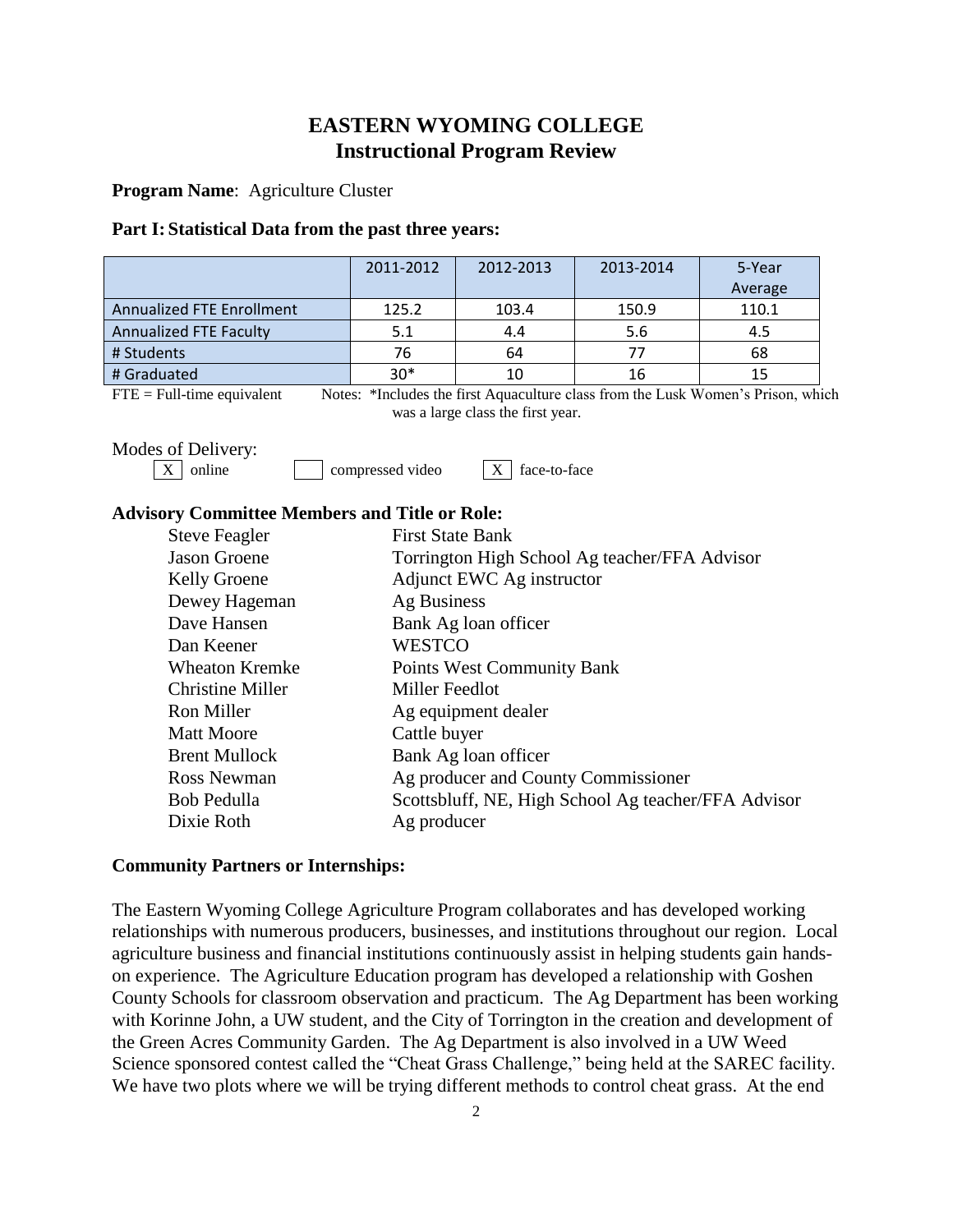of two years the team that controls the cheat grass, develops the widest natural diversity of plants, is most cost effective, has a scalable method of control, and can market its methods the best, will be declared the winner. The following is a list of some of additional partnership and/or internship locations:

| University of Wyoming Extension     | Brown $& Co., Inc$                                   |
|-------------------------------------|------------------------------------------------------|
| <b>Cherry Creek Angus</b>           | <b>Lippencott Feeding</b>                            |
| M Lazy Heart Ranch                  | Jeff Chapman Family                                  |
| <b>Bartlett Appraising</b>          | Al & Kay McKee                                       |
| Little Chena Cattle Co.             | <b>Hoffman Farms</b>                                 |
| Patti & Steve Griffith              | Z & W Mill                                           |
| Pinnacle Bank                       | Wayne Tatman                                         |
| <b>Steben Farms</b>                 | <b>Yorges Farms</b>                                  |
| Stokes Land & Livestock             | Westco                                               |
| <b>Hitchcock Performance Horses</b> | Matt Moore, Cargill                                  |
| Wyoming Game & Fish                 | <b>Torrington Livestock</b>                          |
| <b>Platte Valley Bank</b>           | Pinnacle Bank USDA                                   |
| <b>Shepard Farms</b>                | Marker Ag                                            |
| Downer Farms                        | <b>Kelly Pack</b>                                    |
|                                     |                                                      |
|                                     | Wyoming Vocational Agricultural Teachers Association |

#### **Revisions in Curriculum since Last Review:**

There have been no major revisions in the curricula since the last review. During this period the Ag faculty did some mapping and reordered what semester certain classes were offered. For example, it made more sense to offer Farm-Ranch Business Records in the spring semester of the freshman year, then Farm-Ranch Business in the fall of the sophomore year, and then Agri-Business Finance the spring of the sophomore year. For the core requirements of the AGBSS program we allowed some choices depending on whether the student was interested in livestock or in crops/agronomy. We went through the two-year programs and cut the required hours back to 60 hours. The main way we accomplished this was to adjust the elective hours required in the programs. In the Beef Production certificate we took out the required Farm-Business Management class and replaced it with Farm-Ranch Business Records. We expanded some of the electives that could be used in the program at the advisor's discretion. Because of more student interest and a continuing market demand for graduates, we worked with the Education department to develop an Agriculture Education option in the Secondary Ed program.

### **Part II Narrative Analysis**

## **Description of Community Need**

The Eastern Wyoming College service area consists of the top agriculture production in the State of Wyoming, leading the state in almost every category of livestock and crop production. The agriculture sector in the United States has more job opportunities in production agriculture and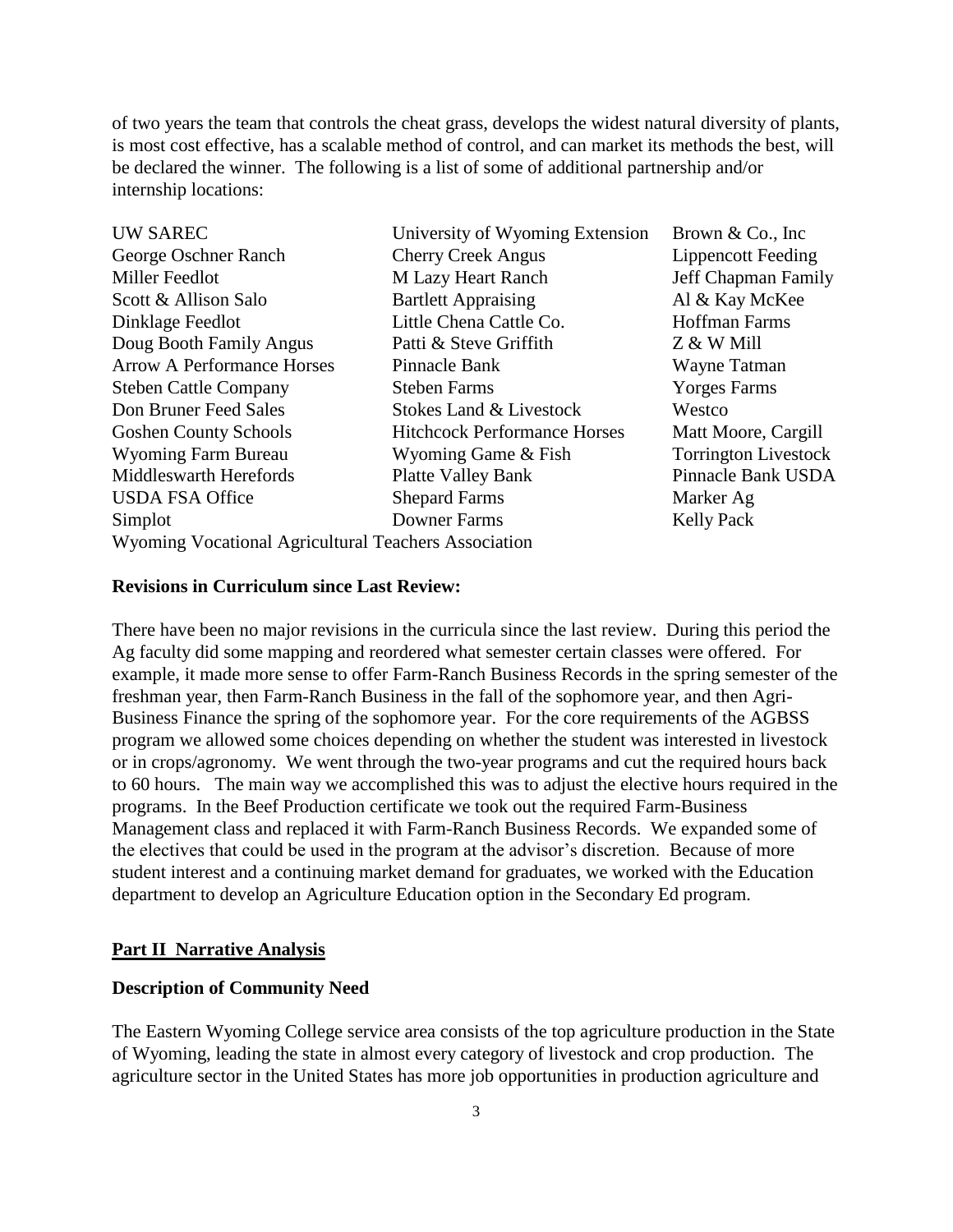agri-business than current agricultural graduates to fill these positions. Food production will need to double in the next 30 to 40 years to meet the food and fiber needs of a growing population that will reach 9 billion by 2050. Rural communities, farms, and ranches will be dependent on a workforce that will have skills in machinery maintenance, welding, crop production, range management, and livestock husbandry/production, plus life skills in communications, time management, decision-making, and leadership.

| <b>United States</b>        | Employment |         | Percent | <b>Job Openings</b> |
|-----------------------------|------------|---------|---------|---------------------|
|                             | 2012       | 2022    | Change  |                     |
| <b>Agricultural Workers</b> | 815,500    | 789,300 | $-3.2$  | 245,500             |
| <b>Wyoming</b>              | Employment |         | Percent | <b>Job Openings</b> |
|                             | 2012       | 2022    | Change  |                     |
| <b>Agricultural Workers</b> | 1,226      | 1,302   | 6.2     | 448                 |

### **Description of State and National Trends**

It is impossible to list all of the various agricultural careers that students are entering either upon graduation from EWC or eventually upon graduation from a transfer institution. For example banking and finance, agri-business, or entrepreneurial ventures would all indicate higher than average annual wages. For purposes of this report, the general category of Agricultural Workers was used.

#### State and National Wages (from 2004 through 2014)

| Location             | Pay    | <b>Year or Period</b> |        |        |        |        |
|----------------------|--------|-----------------------|--------|--------|--------|--------|
|                      | Period | 10%                   | 25%    | Median | 75%    | 90%    |
| <b>United States</b> | Hourly | 8.31                  | 8.63   | 9.15   | 10.57  | 13.51  |
|                      | Yearly | 17.290                | 17,950 | 19,040 | 21,980 | 28,000 |
| Wyoming              | Hourly | 8.22                  | 9.55   | 13.06  | 17.79  | 22.20  |
|                      | Yearly | 17,090                | 19,860 | 27,170 | 36,990 | 46,170 |

Other information or comments that would assist the Commission: Information on this chart was from Wyoming Employment Projections [http://doe.state.wy.us/lmi/proj2005/long\\_occ2014.htm.](http://doe.state.wy.us/lmi/proj2005/long_occ2014.htm) Wage data are collected by each state through the Occupational Employment Statistics (OES) survey, conducted by the Bureau of Labor Statistics (BLS) at the U.S. Department of Labor. National wage estimates are developed by BLS. State and national occupation infomation is classified using the Standard Occupation Classification (SOC) system.

#### **Activities in Support of Student Recruitment and Retention:**

This past year the Ag faculty participated in the General Obligation campaign to get the one cent Capital Sales tax passed to raise money for ATEC. They attended meetings, gave presentations, delivered informational materials door-to-door, and talked on the radio. Strong advising activities are provided by the Agricultural faculty. Students are placed in classes according to their ability and in line with Compass guidelines. The Block & Bridle organization provides extracurricular activities that tend to create cohorts of Ag students. In the area of recruiting, faculty members visit local High Schools, attend the state-wide High School Ag Teachers (Wyoming Vocational Agriculture Teachers Association) meetings, and contact potential students via mail and phone. Ag faculty and students are involved in the Sage Brush and Roses Banquet which helps raise funds for the program. The Ag faculty host the annual Ag/Rodeo awards banquet each year where top students and graduating students are recognized. Ag faculty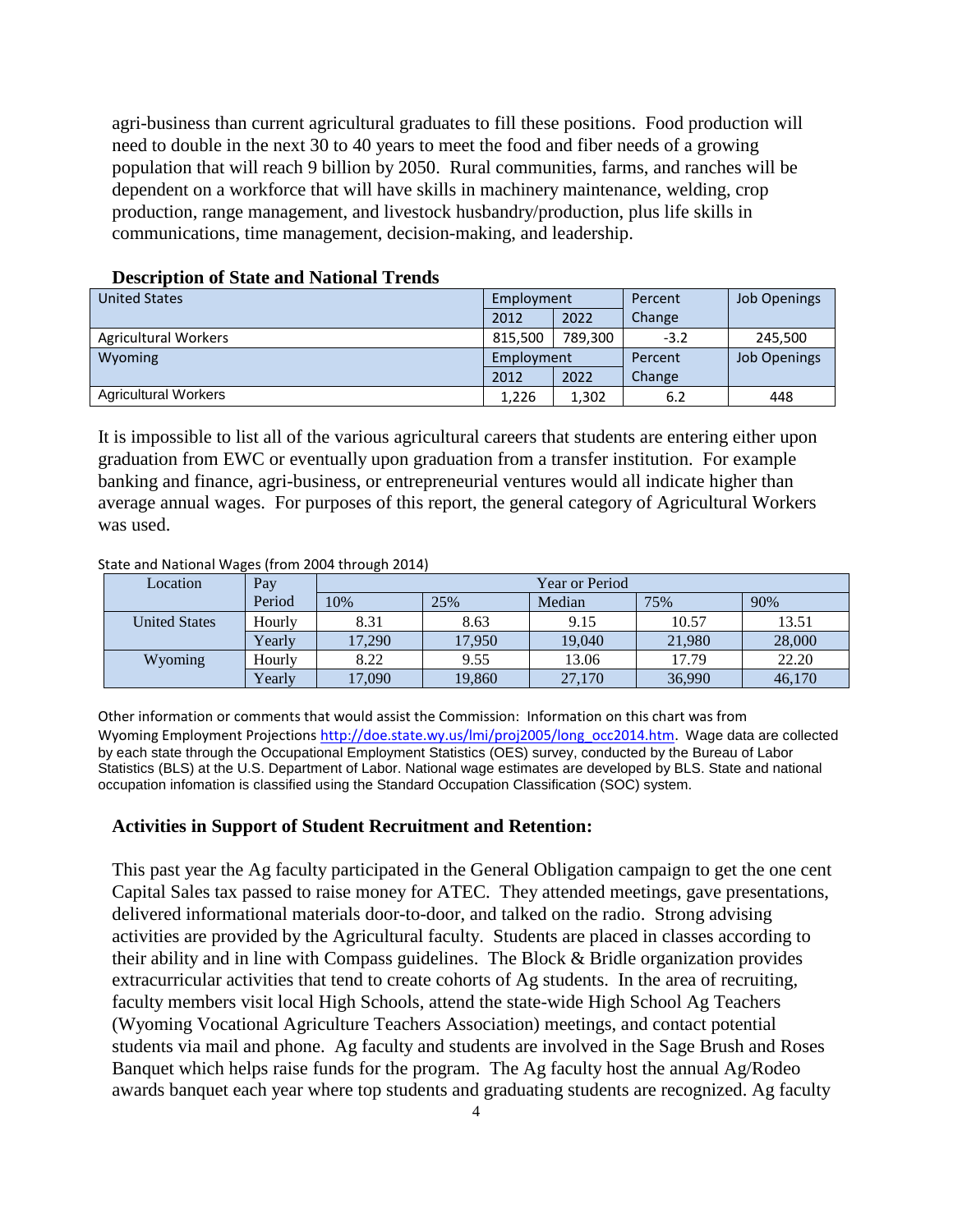also hosted an Ag Day where prospective students are invited on campus for information and tours, and then given free tickets to attend the EWC college rodeo. We did this for two years and then this year we decided to become more involved instead in the all-school visitation day, Lancer Look, in February. Ag faculty create activities during Technology Day to provide prospective students a hands-on exposure to areas that they will be studying when they attend college. The Ag faculty developed and carried out the "Gate to Plate" program for teenage attendees of the State 4-H Leadership Conference. The Ag and Vet Tech Departments host the State FFA Vet Science CDE contest. This contest has grown in size, both in number of contestants and number of participating teams, for the last three years that we have hosted it. We attend the State FFA Convention to present the awards for the contest and we also sponsor Scholarship awards for several other CDE contests, including Farm/Ranch Management, Ag Mechanics, Prepared Speech, and Extemporaneous Speech. The Livestock Show coach and team members will be helping with the Eastern Wyoming Youth Livestock Exposition that will be held at the Goshen County Fair Grounds. The Show Team has been successful in their participation at the Arizona Stock Show and the Denver Stock Show. The EWC Ag department also sponsors awards at the Wyoming State Fair and sponsors the Supreme Cow program at the Goshen County Fair.

#### **Assessment of Student Learning**

The Program assessment tool for AAS students is the capstone course where students develop a business plan utilizing the course material that they have covered during their program at EWC. These business plans display much thought, insight, and practical applications of the course material that the students have taken. The Program assessment tool for AS students is the capstone course where students develop an in-depth research paper in an area of the student's interest. The completed paper is also presented orally to the instructor and fellow class members. Students have exhibited excellent research and presentation skills in creating their research papers. Students were previously evaluated using the Perkins Post Secondary Evaluation Rubrics, but that assessment tool is no longer used in the program. The Beef Production Certificate program uses a cumulative exam. There have been no recent graduates in this program.

Several years ago we made substantial changes in the AAS Farm/Ranch program as per recommendation of the Advisory Committee by including more transfer level classes in the general education area. The result has been that fewer classes have been cancelled because of low enrollment and students have performed well in these classes. When students have decided to pursue a transfer program rather than an AAS program, we have found that they face fewer problems in the transition. Annually the University of Wyoming reports how EWC students that transferred there are performing. We routinely find that our transfers are doing as well as or better than other community college transfers and students that began their education at the University. We also have found that most students that have graduated from EWC in Agriculture areas have found jobs in or in similar areas where they wanted to work. We also collapsed the different Ag majors into an umbrella AGBSS degree with areas of emphasis. In assessing this change we have found that we are increasing our enrollment and increasing the number of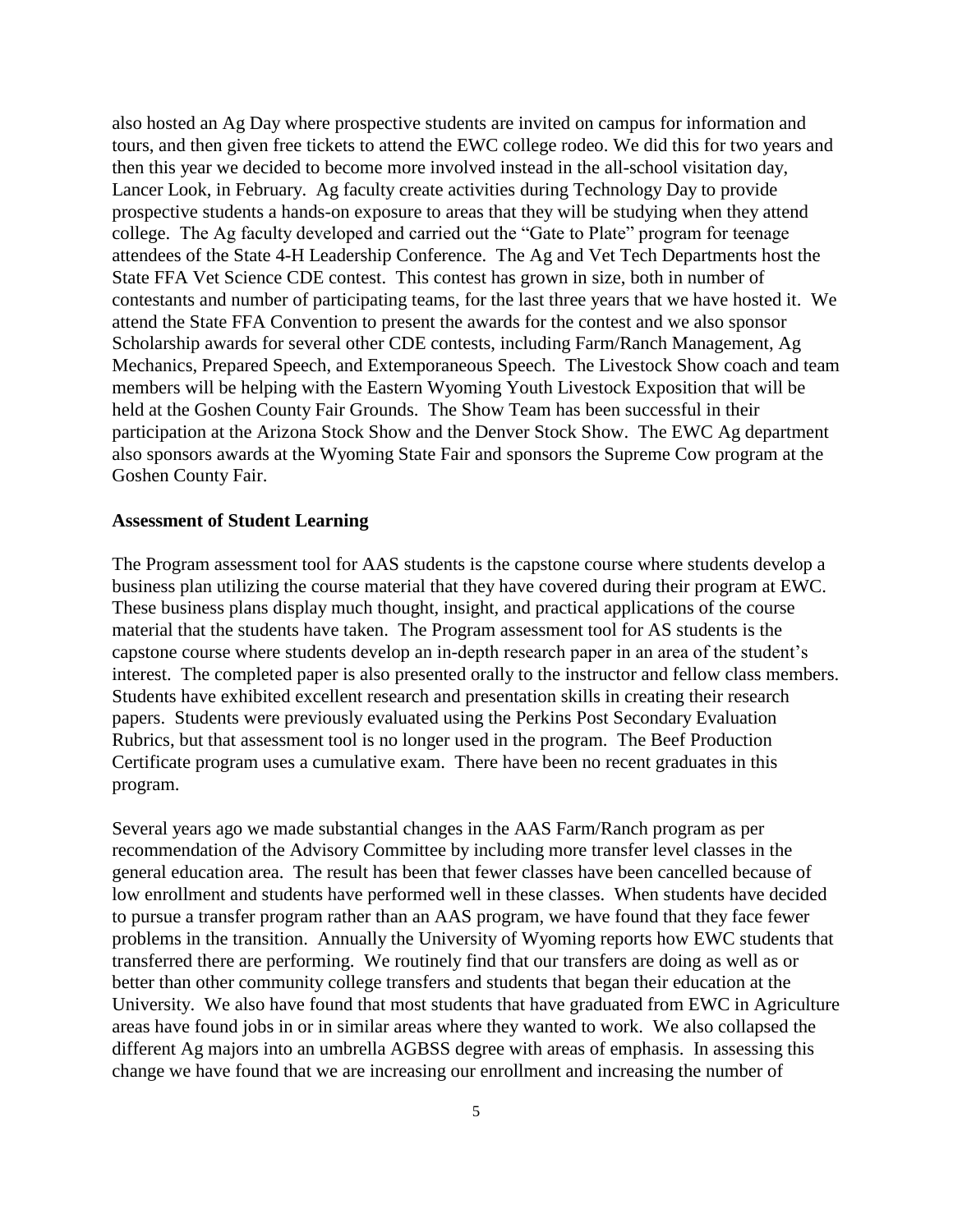students who graduate. In summarizing all of these assessment tools, we have found that students in general have been able to utilize their education to do well in our assessments and when they leave EWC, either to further their education or to go out into the job market.

### **Strengths of the Program and Faculty:**

Even though we do not currently have dedicated facilities for classes, instructors have been able to improvise and utilize local resources in order to provide students with hands-on lab experiences where students have the opportunity to apply the things discussed in class. Despite the lack of "showroom" facilities, a strong faculty and program have still proven a good draw to bring students to EWC. This past year the faculty have worked hard to get the GO Bond successfully passed to raise additional funds for ATEC, the new Agriculture Technology and Education Center. Once that was passed, faculty have been involved in numerous meetings with the architects to develop a facility that will be usable, functional, and flexible for the future. The program has an advisory committee that meets at least twice a year to review curriculum and make suggestions about the programs. This year we even had a third meeting because several of our Advisory committee members wanted to spend more time looking at proposed ATEC prints. Our faculty members have strong backgrounds and, in some cases, faculty are currently involved in agriculture production and students benefit from this experience. Faculty work closely with students in order to ensure they receive the best quality education. We have low student to faculty ratios so that faculty get to know their students very well.

EWC has made progress in working with the University of Wyoming at the SAREC facility and will continue to develop relations to mutually benefit both institutions. We decided to invite personnel from SAREC and the UW Extension Service to come to our monthly Ag faculty meetings every quarter. We found this was a good way to discuss mutual challenges, share upcoming meetings/activities, and work on ways that we could together provide better service to our local community Ag members. We completed the Livestock Barn facility and we have been using it to house animals for the Livestock Judging team members to practice on. There have been a few learning pains in using the facility, but it has added significantly to our Ag program. It allows us to use our own animals in livestock evaluation classes instead of having to load up and travel somewhere. Over the last several years EWC Ag has instituted most of the recommendations that were made in the huge community assessment survey that was completed for the Ag program. Because of this and the strength and background of a new faculty member, we have added the Livestock Show team to our offerings and this has been a very popular activity and has generated great student participation. Ag faculty continue to attend state FFA functions and meetings, and this has already begun to bring results to the program. A great addition to the Ag program was the ability to have Dr. Monte Stokes as a full-time Ag faculty member. This has decreased the need for adjuncts and allowed us to increase the course offerings for the students. Dr. Georgia Younglove has brought a lot of experience and expertise to our program and taken the Livestock Judging and Livestock Show teams and begun developing them into future viable and strong activities for EWC Ag students. The "Sagebrush and Roses" dinner/dance that raises funds for our Ag and Livestock Judging programs continues to grow and has become one of the most outstanding and most anticipated community events that we have in Goshen County.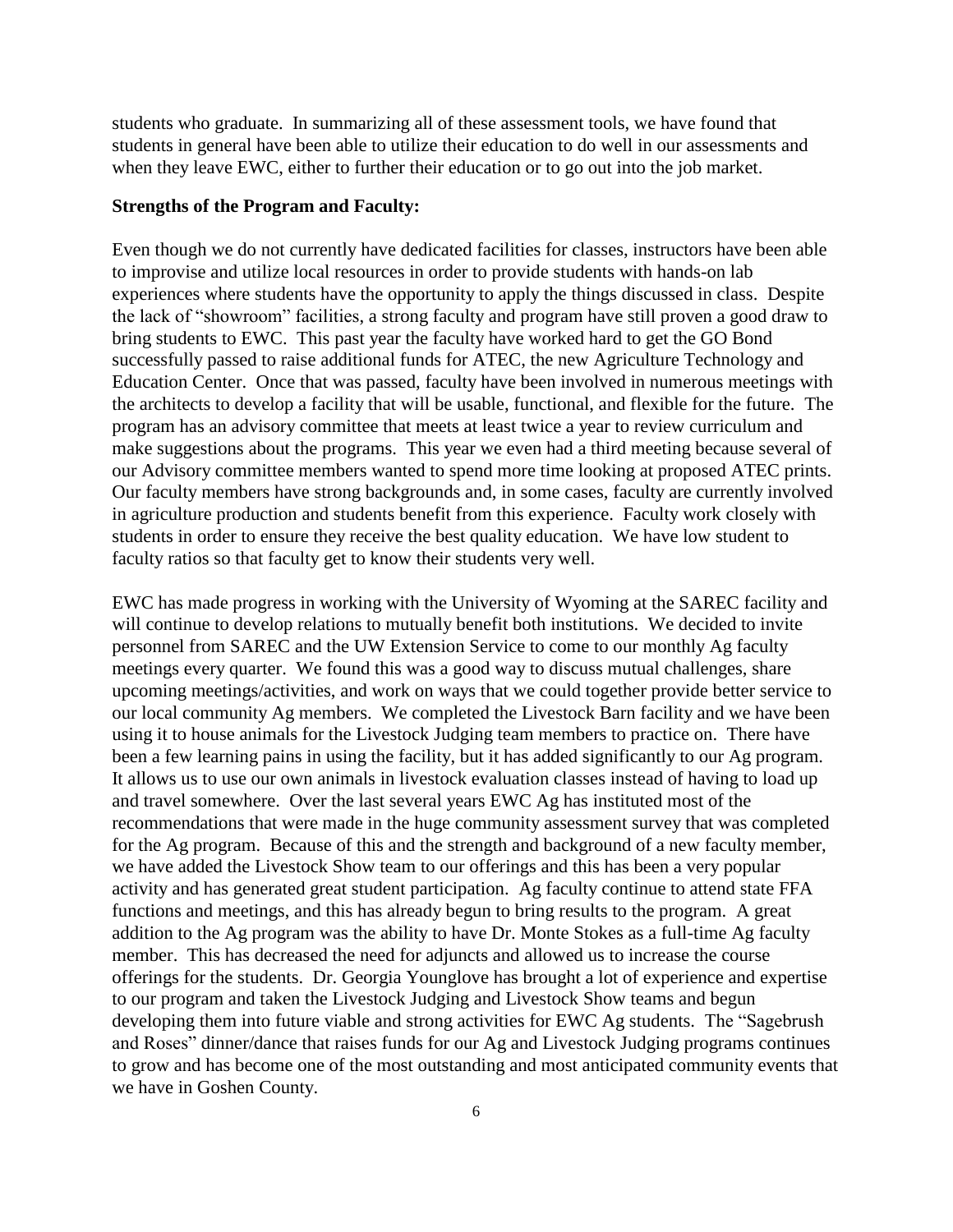## **Part III Recommendations**

## **Faculty Recommendations**

Faculty feel that we still have work to do as far as getting our course rotations down so that students will have the opportunity of taking classes they want while they are here. We are starting to incorporate BQA certifications in some or our classes, but we need to continue exploring all of the possibilities. We recommend that we look at expanding our faculty in the area of agronomy. We continue to have increased student interest in classes like soils, fertilizers, irrigation, and chemicals. We recommend that we examine the work load of the livestock judging and show team area. The current faculty member taking on these responsibilities is working many extra hours for the <sup>1</sup>/4 time credit that she is receiving. As ATEC becomes a reality we would recommend exploring the possibility of having someone to oversee the scheduling and activities of ATEC. It is going to need a "building manager" to make sure that activities are not scheduled on top of each other, etc. We feel this could possibly be something that a work study student might be able to handle. As the scope of our Ag program continues to grow and expand, we would recommend that we look at the possibility of having an Ag Department person designated as the "Department Head" to take care of the expanded administrative duties that are going to result. We need to keep monitoring how are recent changes are affecting student performance and student numbers. We will continue to explore educational approaches in the classroom that will improve student engagement and student learning. As our facility program continues, we will need to step up our recruiting efforts and intensify our efforts to be more involved in Ag community activities. We also want to continue exploring additional program possibilities as our facilities materialize. An alumni list or contact program needs to be created and utilized for marketing and fundraising purposes.

## **Advisory Committee Recommendations**

The Committee recommends that we continue to monitor the results of the changes we have made the last few years in the Ag program. Committee members have provided invaluable advice in analyzing the proposed ATEC prints. They have suggested we be sure to have tie downs in the demonstration area, have indoor wash facilities, and have room for livestock when we have various shows and activities. They have recommended that we keep the Beef Production certificate but keep a close look on how it is doing. They recommend that we continue to look into various types of certification programs that we can give our students so that they go into the work place with just more than a degree. They recommend that we begin looking now at the various community activities that we might be able to host in ATEC—from local to national shows, trainings, workshops, expositions, etc. They continue to recommend more involvement and contact with every possible Ag related activity in the community and state, especially 4-H and FFA youth activities.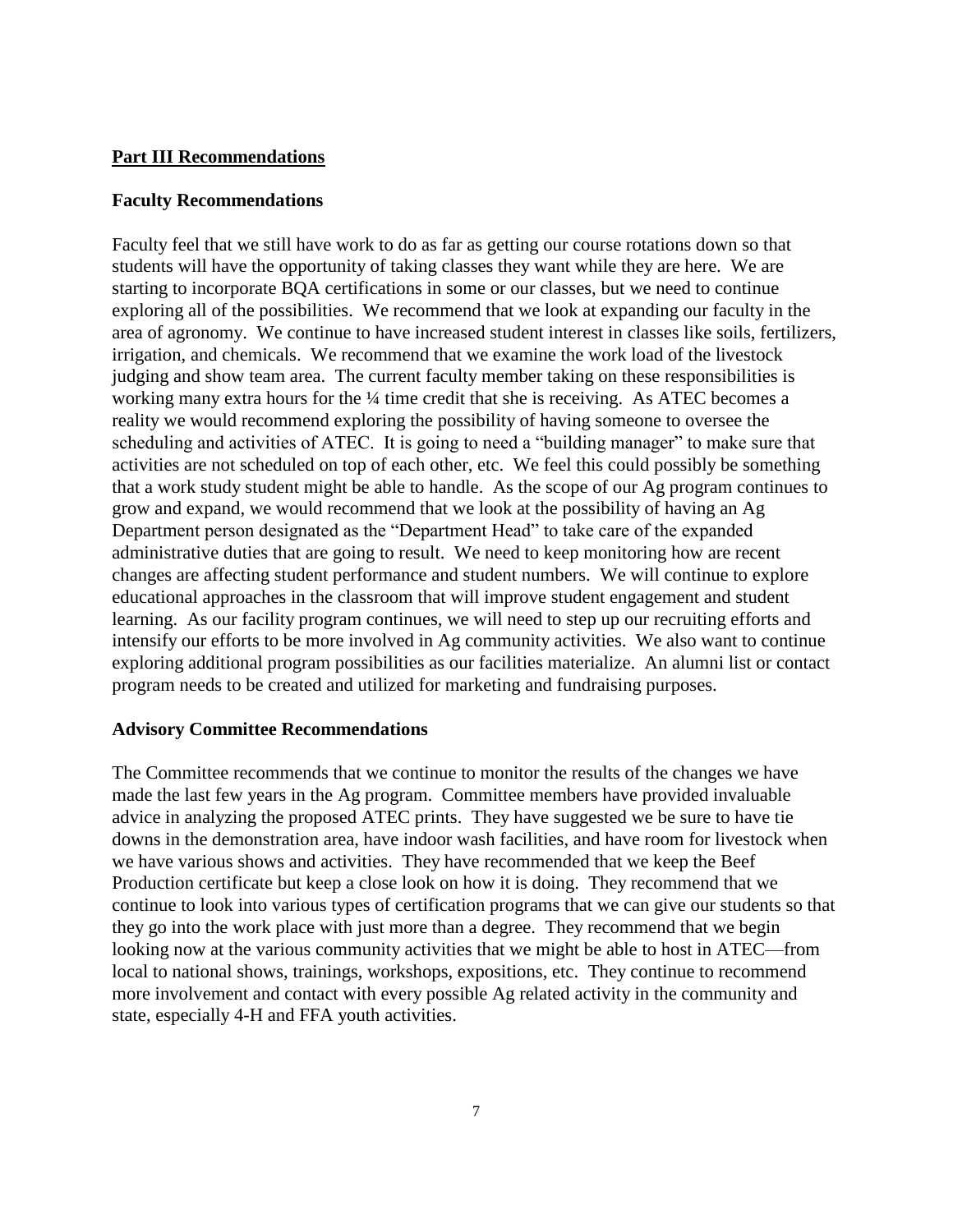## **Division Chair Recommendations**

There have been exciting changes taking place in the Ag area since the last program review. We have continued to have a successful Livestock Judging team that has done relatively well in regional and national contests and has provided participating students with competition skills and personal skills in evaluating and communicating that will enrich the rest of their lives. We have more and more students competing every year. We have launched a Livestock Show Team that has generated good student interest and the students are doing well. We have an Ag faculty team that is dedicated to growing and improving our Ag program. This past year we took a trip to explore the Scion UAV (Unmanned Aerial Vehicles) business in Fort Collins during Fall break and provided the "Gate to Plate" program during Winter break, so they have been willing to give up their vacation time for the Ag program. We have strengthened our local ties with SAREC, the UW Extension service, and local producers. We have begun participating in more statewide meetings with FFA Ag instructors/advisors. These activities are bound to result in more recognition and more EWC student recruitment. Specific recommendations are as follows:

- o Continue advising architects to refine our building plans to provide the most usable, functional, and flexible space that we can.
- o Continue close involvement with local Ag entities such as SAREC, Extension, and other Ag related organizations.
- o Continue involvement with FFA and 4-H activities, state meetings, and contests.
- o Strengthen recruitment activities by visiting high school Ag classes where possible.
- o Continue the monthly meetings with Ag instructors so that planning, implementation, and creation of goals and objectives may continue, and continue to invite Extension and SAREC personnel quarterly to attend the meetings also.
- o Continue statewide articulation meetings with UW and Wyoming Community College instructors so that we can be aware of what is happening in other institutions.
- o Address the outcomes assessment process for any improvement and changes that might better reflect student learning and possibilities for more appropriate techniques.
- o Continue working closely with the Vet Tech faculty so that full use of resources can happen by using them in both programs.
- o Continue exploring other possible additions to the Ag program so that we can increase student certifications and make more complete use of our new facilities.